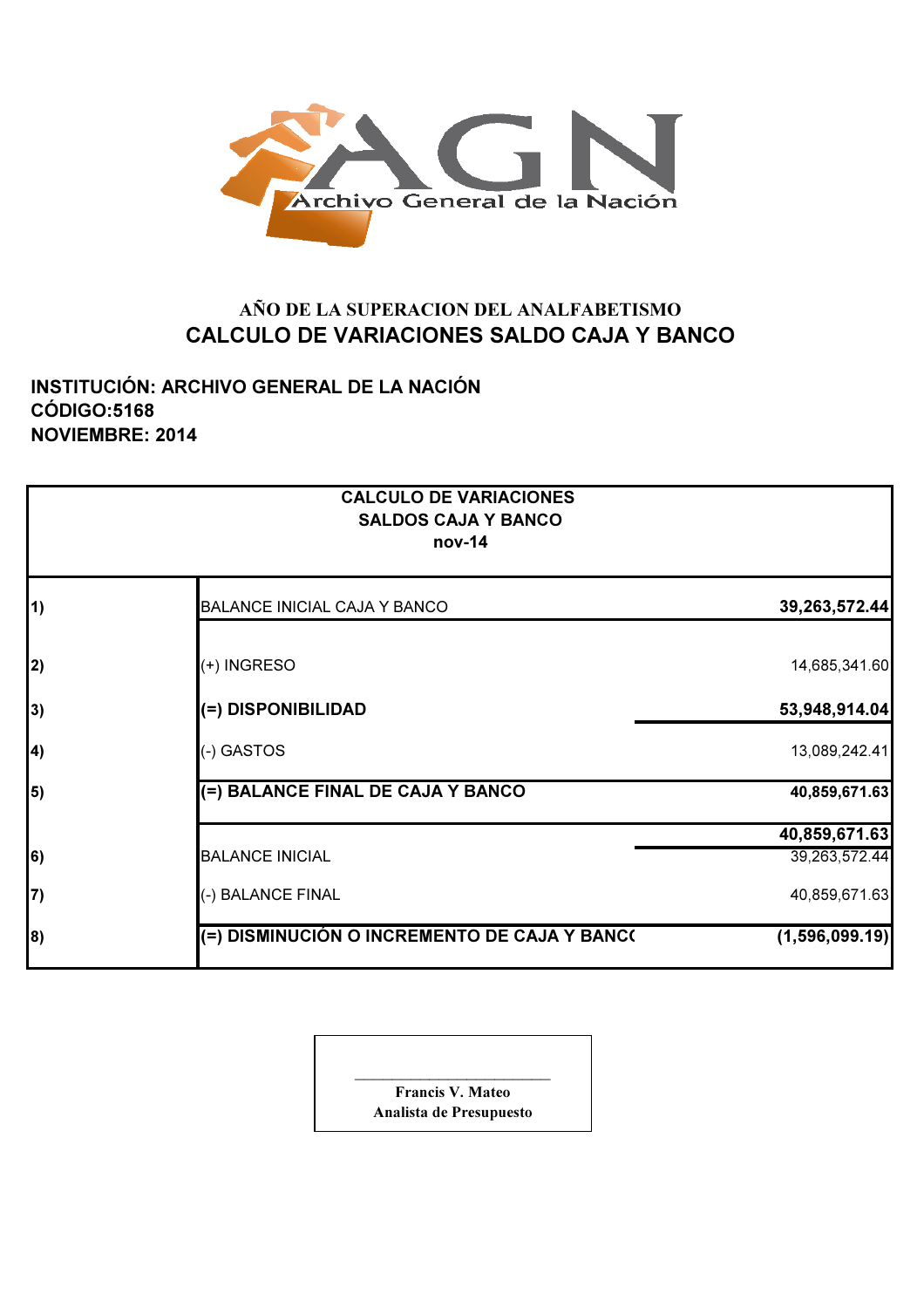## ARCHIVO GENERAL DE LA NACION

EJECUCION DEL PRESUPUESTO ASIGNADO

oct-14

UNIDAD PRESUPUESTARIA

CODIGO 5168

RNC-401036924

|    |     |                 | <b>IMPUTACION PRESUPUESTARIA</b> | <b>PRESUPUESTO</b><br><b>EJECUCION DEL GASTO</b> |                 |                          |                           |                  |                          |                                                |            |                          |                          |
|----|-----|-----------------|----------------------------------|--------------------------------------------------|-----------------|--------------------------|---------------------------|------------------|--------------------------|------------------------------------------------|------------|--------------------------|--------------------------|
|    |     |                 |                                  |                                                  |                 |                          |                           |                  | <b>DEVENGADO</b>         | PAGADO POR ACTIVIDAD                           |            | <b>TOTAL</b>             |                          |
|    | (2) |                 | OBJ. DEL C                       |                                                  | <b>ORIGINAL</b> | <b>MODIFICACIONES</b>    | <b>VIGENTE</b>            | <b>EJECUTADO</b> |                          | Dirección y CoordinaciórDifusión y Publicación |            | <b>PAGADO</b>            | PRES. DISP.              |
|    |     | PROG.FUNC.FONDO | OBJ.                             |                                                  | (1)             | (2)                      | $(3=1+2)$                 | (4)              | (5)                      |                                                |            | (6)                      | $(7=3-5)$                |
| 11 | 111 | 0100            | 1                                | TOTAL OBJETO (1)                                 | 114,951,989.00  | (2,969,666.21)           | 111.982.322.79            | 62,554,764.93    | 8,681,329.62             | 8,681,329.62                                   |            | 8,681,329.62             | 40.209.228.24            |
|    |     |                 | 211                              |                                                  | 72,311,580.00   | (572.260.06)             | 71,739,319.94             | 42.995.664.13    | 5.981.000.00             | 5.981.000.00                                   | $\sim$     | 5.981.000.00             | 22.762.655.81            |
|    |     |                 |                                  | 2.1.1.1.01 SUELDOS FIJOS                         | 72,311,580.00   | (572, 260.06)            | 71,739,319.94             | 42,995,664.13    | 5,981,000.00             | 5,981,000.00                                   |            | 5,981,000.00             | 22,762,655.81            |
|    |     |                 | 211                              |                                                  | 16, 164, 772.00 | (3,306,779.00)           | 12,857,993.00             | 8,317,033.23     | 1,246,100.00             | 1,246,100.00                                   | $\sim$     | 1,246,100.00             | 3,294,859.77             |
|    |     |                 |                                  | 2.1.1.2.01 SUELDO PERSONAL CONTRATADO            | 11,228,883.00   | (4,991,000.00)           | 6,237,883.00              | 3,795,191.70     | 428,250.00               | 428,250.00                                     |            | 428,250.00               | 2,014,441.30             |
|    |     |                 |                                  | 2.1.1.2.02 SUELDO PERSONAL NOMINAL               | 4,462,500.00    | (3,910,779.00)           | 551,721.00                | 398,766.53       | 49,000.00                | 49,000.00                                      |            | 49.000.00                | 103,954.47               |
|    |     |                 |                                  | 2.1.1.2.03 SUPLENCIAS                            | 105,000.00      |                          | 105.000.00                |                  |                          |                                                |            |                          | 105,000.00               |
|    |     |                 |                                  | 2.1.1.2.04 SUELDOS POR SERVICIOS ESPECIALES      | 190,894.00      | 5,495,000.00             | 5,685,894.00              | 4,041,875.00     | 768,850.00               | 768,850.00                                     |            | 768,850.00               | 875,169.00               |
|    |     |                 | 2.1.1.2.06 JORNALES              |                                                  | 177,495.00      | 100.000.00               | 277,495.00                | 81,200.00        |                          |                                                |            | $\sim$                   | 196,295.00               |
|    |     |                 | 211                              |                                                  | 2,444,488.00    | 15,000.00                | 2,459,488.00              | 1,157,550.00     | 167,175.00               | 167,175.00                                     |            | 167,175.00               | 1,134,763.00             |
|    |     |                 |                                  | 2.1.1.3.01 SUELDO AL PERSONAL EN TRAMITE DE PENS | 2,444,488.00    | 15.000.00                | 2.459.488.00              | 1.157.550.00     | 167.175.00               | 167.175.00                                     |            | 167.175.00               | 1,134,763.00             |
|    |     |                 | 211                              |                                                  | 7,104,704.00    |                          | 7,104,704.00              | $\sim$           | $\sim$                   | $\sim$                                         |            | $\sim$                   | 7,104,704.00             |
|    |     |                 |                                  | 2.1.1.4.01 SUELDO ANUAL NO.13                    | 7,104,704.00    |                          | 7,104,704.00              |                  | $\sim$                   |                                                |            |                          | 7,104,704.00             |
|    |     |                 | 211                              |                                                  | 1,300,000.00    | 1,440,661.00             | 2,740,661.00              | 319,630.34       | $\sim$                   | $\blacksquare$                                 |            | $\sim$                   | 2,421,030.66             |
|    |     |                 |                                  | 2.1.1.5.03 PROPORCION VACACIONES POR DESVINCUI   |                 | 1.000.661.00             | 1,000,661.00              | 183.866.61       | $\sim$                   |                                                |            | $\mathbf{L}$             | 816,794.39               |
|    |     |                 |                                  | 2.1.1.5.04 PROPORCION VACACIONES NO DISFRUTADA   | 1,300,000.00    | 440,000.00               | 1,740,000.00              | 135,763.73       | $\overline{\phantom{a}}$ |                                                |            | $\overline{\phantom{a}}$ | 1,604,236.27             |
|    |     |                 | 211                              |                                                  | 1,191,781.00    | (1, 191, 781.00)         | $\sim$                    | $\sim$           |                          | $\overline{\phantom{a}}$                       |            | $\sim$                   | $\sim$                   |
|    |     |                 |                                  | 2.1.1.6.01 VACACIONES                            | 1,191,781.00    | (1, 191, 781.00)         |                           |                  |                          |                                                |            |                          |                          |
|    |     |                 | 212                              |                                                  | 3,378,224.00    | 733,839.28               | 4,112,063.28              | 2,183,435.98     | 288.600.00               | 288.600.00                                     | $\sim$     | 288.600.00               | 1,103,027.30             |
|    |     |                 |                                  | 2.1.2.2.02 COMPENSACION POR HORAS EXTRAORDINAR   | 557,791.00      | 172.433.00               | 730.224.00                | 555.431.98       | $\sim$                   |                                                |            | $\sim$                   | 174.792.02               |
|    |     |                 |                                  | 2.1.2.2.03 PAGO DE HORAS EXTRAORDINARIAS         | 132,433.00      | (132, 433.00)            |                           |                  |                          |                                                |            |                          | $\overline{\phantom{a}}$ |
|    |     |                 |                                  | 2.1.2.2.04 PRIMAS DE TRANSPORTE                  | 48,000.00       | (40,000.00)              | 8,000.00                  | 8,000.00         |                          |                                                |            | $\sim$                   | $\sim$                   |
|    |     |                 |                                  | 2.1.2.2.05 COMPENSACION POR SERVICIO DE SEGURID  | 2,640,000.00    | 158,339.28               | 2,798,339.28              | 1,620,004.00     | 250,100.00               | 250,100.00                                     |            | 250,100.00               | 928,235.28               |
|    |     |                 |                                  | 2.1.2.2.08 COMPENSACION ESPECIAL                 |                 | 575,500.00               | 575,500.00                | 93,000.00        | 38,500.00                | 38,500.00                                      |            | 38,500.00                | 444,000.00               |
|    |     |                 | 215                              |                                                  | 11,056,440.00   |                          | 10,968,093.57             | 7,581,451.25     | 998,454.62               | 998,454.62                                     |            | 998,454.62               | 2,388,187.70             |
|    |     |                 |                                  | 2.1.5.1.01 CONTRIB. AL SEGURO FAMILIAR DE SALUD  | 5,134,122.00    | (88, 346.43)             | 5,134,122.00              | 3.509.735.86     | 461,762.89               | 461.762.89                                     |            | 461.762.89               | 1,162,623.25             |
|    |     |                 | 2.1.5.2.01                       | CONTRIB. AL SEGURO DE PENSIONES                  | 5,126,891.00    | (92, 919.43)             | 5,033,971.57              | 3.543.037.61     | 466,926.18               | 466,926.18                                     |            | 466,926.18               | 1,024,007.78             |
|    |     |                 |                                  |                                                  |                 |                          |                           |                  |                          | 69,765.55                                      |            |                          |                          |
|    |     |                 |                                  | 2.1.5.3.01 CONTRIB. AL SEGURO DE RIESGO LABORALE | 795,427.00      | 4,573.00                 | 800,000.00                | 528,677.78       | 69,765.55                |                                                |            | 69,765.55                | 201,556.67               |
|    |     |                 |                                  |                                                  |                 |                          |                           |                  |                          |                                                |            |                          |                          |
|    |     |                 | $\overline{2}$                   | <b>TOTAL OBJETO (2)</b>                          | 33,125,980.00   | (3,927,715.00)           | 29.198.265.00             | 11,996,836.43    | 2,637,575.57             | 2,427,575.57                                   | 210.000.00 | 2,637,575.57             | 14.231.152.98            |
|    |     |                 |                                  |                                                  | 2.018.247.00    | 1.000.000.00             | 3.018.247.00              | 1.177.795.21     | 443.301.78               | 443.301.78                                     |            | 443.301.78               | 1.397.150.01             |
|    |     |                 | 2.2.1.2.01                       | SERV. TEL. DE LARGA DISTANCIA                    | 111,733.00      |                          | 111,733.00                | 12,816.30        | 8,455.78                 | 8,455.78                                       |            | 8,455.78                 | 90,460.92                |
|    |     |                 |                                  | 2.2.1.3.01 TELEFONOS                             | 1.241.899.00    | 44.161.29                | 1,286,060.29              | 702.755.26       | 76.091.19                | 76.091.19                                      |            | 76.091.19                | 507.213.84               |
|    |     |                 | 2.2.1.4.01                       | CORREOS Y TELEGRAFOS                             | 50,017.00       | (44, 161.29)             | 5,855.71                  | 5,855.71         |                          |                                                |            |                          | (0.00)                   |
|    |     |                 |                                  | 2.2.1.5.01 SERVS. DE INTERNET Y TV POR CABLE     | 614,598.00      | 1,000,000.00             | 1,614,598.00              | 456,367.94       | 358,754.81               | 358,754.81                                     |            | 358,754.81               | 799,475.25               |
|    |     |                 | 228                              |                                                  | 12,155,158.00   | (100, 000.00)            | 12,055,158.00             | 5,652,294.65     | 985,765.55               | 985,765.55                                     | $\sim$     | 985,765.55               | 5,417,097.80             |
|    |     |                 |                                  | 2.2.1.6.01 ELECTRICIDAD                          | 12,000,000.00   | (100, 000, 00)           | 11,900,000.00             | 5,580,030.65     | 975,785.55               | 975,785.55                                     |            | 975,785.55               | 5,344,183.80             |
|    |     |                 | 2.2.1.7.01 AGUA                  |                                                  | 55,158.00       |                          | 55,158.00                 | 22,443.00        | 2,980.00                 | 2,980.00                                       |            | 2,980.00                 | 29,735.00                |
|    |     |                 |                                  | 2.2.1.8.01 RESIDUOS SOLIDOS                      | 100,000.00      |                          | 100,000.00                | 49,821.00        | 7,000.00                 | 7,000.00                                       |            | 7,000.00                 | 43,179.00                |
|    |     |                 | 222                              |                                                  | 9,061,793.00    | (4,751,793.00)           | 4.310.000.00              | 2,017,113.06     | 210.000.00               | $\sim$                                         | 210.000.00 | 210.000.00               | 2,292,886.94             |
|    |     |                 |                                  | 2.2.2.1.01 PUBLICIDAD Y PROPAGANDA               | 61,793.00       | (61,793.00)              | $\blacksquare$            | $\sim$           | $\sim$                   | $\overline{\phantom{a}}$                       |            | $\overline{\phantom{a}}$ |                          |
|    |     |                 | 2.2.2.2.01                       | IMPRESION Y ENCUADERNACION                       | 9.000.000.00    | (4,690,000.00)           | 4.310.000.00              | 2.017.113.06     | 210.000.00               |                                                | 210.000.00 | 210.000.00               | 2,292,886.94             |
|    |     |                 | 223                              |                                                  | 389,530.00      | 296,793.00               | 686,323.00                | 412,117.78       | 188,118.70               | 188,118.70                                     | $\sim$     | 188,118.70               | 86,086.52                |
|    |     |                 |                                  | 2.2.3.1.01 VIATICOS DENTRO DEL PAIS              | 389.530.00      | (103, 352.00)            | 286,178.00                | 156.065.00       | 77.335.00                | 77.335.00                                      |            | 77.335.00                | 52,778.00                |
|    |     |                 |                                  | 2.2.3.2.01 VIATICOS FUERA DEL PAIS               |                 | 400,145.00               | 400,145.00                | 256,052.78       | 110,783.70               | 110,783.70                                     |            | 110,783.70               | 33,308.52                |
|    |     |                 | 224                              |                                                  | 717,943.00      | 400.000.00               | $\overline{1,}117,943.00$ | 642,901.07       | 45,557.04                | 45,557.04                                      |            | 45,557.04                | 429,484.89               |
|    |     |                 | 2.2.4.1.01 PASAJES               |                                                  | 600,363.00      | 400,000.00               | 1,000,363.00              | 618,934.23       | 20,170.00                | 20,170.00                                      |            | 20,170.00                | 361,258.77               |
|    |     |                 | 2.2.4.2.01 FLETES                |                                                  | 83,051.00       |                          | 83,051.00                 | 13,136.84        | 14,197.04                | 14,197.04                                      |            | 14,197.04                | 55,717.12                |
|    |     |                 |                                  | 2.2.4.3.01 ALMACENAJE                            | 16,500.00       |                          | 16,500.00                 | $\sim$           | $\sim$                   |                                                |            | $\sim$                   | 16,500.00                |
|    |     |                 | 2.2.4.4.01 PEAJE                 |                                                  | 18,029.00       | $\overline{\phantom{a}}$ | 18,029.00                 | 10,830.00        | 11,190.00                | 11,190.00                                      |            | 11,190.00                | (3,991.00)               |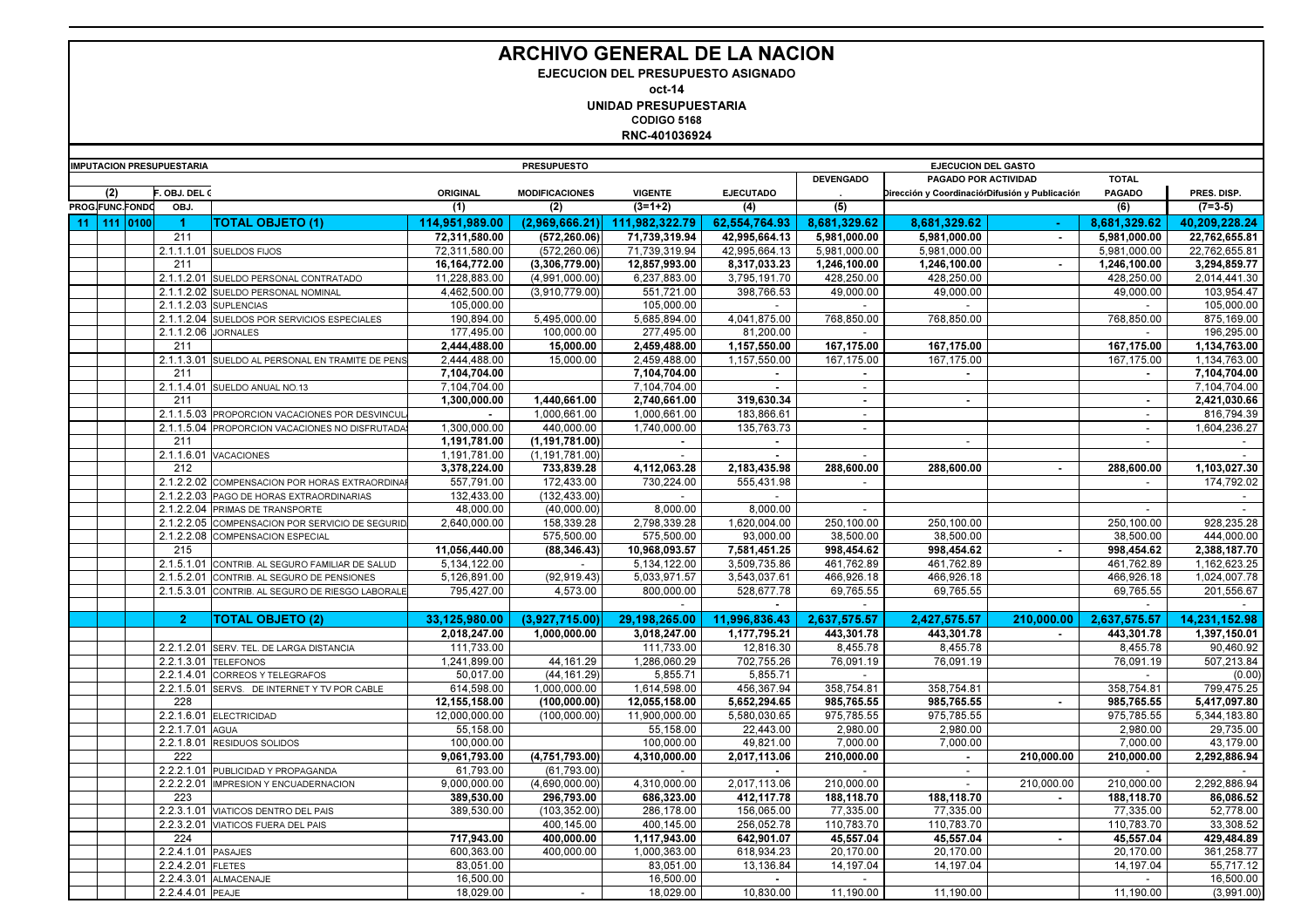|  | 225                 |                                                     | 1,020,694.00  | (380, 875.00)                 | 639.819.00                | 356,890.12   | 35,653.33                | 35,653.33               |                | 35,653.33                              | 247,275.55               |
|--|---------------------|-----------------------------------------------------|---------------|-------------------------------|---------------------------|--------------|--------------------------|-------------------------|----------------|----------------------------------------|--------------------------|
|  |                     | 2.2.5.1.01 EDIFICIOS Y LOCALES                      |               | 20,000.00                     | 20,000.00                 | 9,675.00     |                          |                         |                |                                        | 10,325.00                |
|  |                     | 2.2.5.3.01 ALQUILER DE EQUIPO EDUCACIONAL           | 14,352.00     |                               | 14,352.00                 | $\sim$       |                          |                         |                |                                        | 14,352.00                |
|  |                     | 2.2.5.3.04 EQUIPOS DE TRANSPORTE TRACCION Y ELEY    | 3,588.00      |                               | 3,588.00                  | $\sim$       |                          |                         |                |                                        | 3,588.00                 |
|  |                     | 2.2.5.8.01 OTROS ALQUILERES                         | 1,002,754.00  | (400, 875, 00)                | 601,879.00                | 347,215.12   | 35,653.33                | 35,653.33               |                | 35,653.33                              | 219,010.55               |
|  | 226                 |                                                     | 773,574.00    | 215,000.00                    | 988,574.00                | 7,944.31     | 142,594.65               | 142,594.65              | $\blacksquare$ | 142,594.65                             | 838,035.04               |
|  |                     |                                                     |               |                               |                           |              |                          |                         |                |                                        |                          |
|  |                     | 2.2.6.2.01 BIENES MUEBLES                           | 605,000.00    | 215,000.00                    | 820,000.00                |              |                          |                         |                |                                        | 820,000.00               |
|  |                     | 2.2.6.3.01 SEGUROS PARA PERSONAS                    | 168,574.00    |                               | 168,574.00                | 7,944.31     | 142,594.65               | 142,594.65              |                | 142,594.65                             | 18,035.04                |
|  | 227                 |                                                     | 1,619,600.00  | 483,000.00                    | 2,102,600.00              | 498,256.01   | 149,426.83               | 149,426.83              | $\sim$         | 149,426.83                             | 912,217.14               |
|  |                     | 2.2.7.1.01 OBRAS MENORES                            | 246,105.00    | (180,000.00)                  | 66,105.00                 | 3,900.14     | $\overline{\phantom{a}}$ |                         |                |                                        | 62,204.86                |
|  |                     | 2.2.7.1.02 SERVICIOS ESPECIALES DE MANTENIMIENTO    | $\sim$        | 133,000.00                    | 133,000.00                | 98,707.00    | $\sim$                   |                         |                | $\sim$                                 | 34,293.00                |
|  |                     | 2.2.7.1.06 INSTALACIONES ELECTRICAS                 |               | 180,000.00                    | 180,000.00                | 174,050.00   | $\sim$                   |                         |                | $\overline{\phantom{a}}$               | 5,950.00                 |
|  |                     | 2.2.7.2.01 MANTENIMIENTO Y REPARACION DE MUEBLE     | $\sim$        | 100,000.00                    | 100.000.00                |              | 94,682.89                | 94,682.89               |                | 94,682.89                              | 5,317.11                 |
|  |                     | 2.2.7.2.04 MAQUINARIAS Y EQUIPOS                    | 1,373,495.00  | (300,000.00)                  | 1.073.495.00              | 221,598.87   | 47,443.96                | 47,443.96               |                | 47,443.96                              | 804,452.17               |
|  |                     | 2.2.7.2.06 MANTENIMIENTO Y REPARACION DE TRANSF     |               | 550,000.00                    | 550,000.00                | 477,355.06   | 7,299.98                 | 7,299.98                |                | 7,299.98                               | 65,344.96                |
|  | 228                 |                                                     | 5,369,441.00  | (1,089,840.00)                | 4,279,601.00              | 1,231,524.22 | 437,157.69               | 437, 157.69             |                | 437, 157.69                            | 2,610,919.09             |
|  |                     | 2.2.8.2.01 COMISIONES Y CARGOS BANCARIOS            | 468,491.00    | (60,000.00)                   | 408,491.00                | 5,903.22     | 647.48                   | 647.48                  |                | 647.48                                 | 401,940.30               |
|  |                     | 2.2.8.4.01 SERV. FUNERARIOS Y GASTOS CONEXOS        | 16,304.00     |                               | 16,304.00                 | 3,186.00     |                          |                         |                |                                        | 13,118.00                |
|  |                     |                                                     |               |                               |                           |              |                          |                         |                |                                        |                          |
|  |                     | 2.2.8.5.01 FUMIGACION, LAVANDERIA,                  | 250,000.00    | 73,000.00                     | 323,000.00                | 11,092.00    | 1,652.00                 | 1,652.00                |                | 1,652.00                               | 310,256.00               |
|  | 2.2.8.5.02          | LAVANDERIA                                          | 50,000.00     |                               | 50,000.00                 | $\sim$       | 826.00                   | 826.00                  |                | 826,00                                 | 49,174.00                |
|  | 2.2.8.5.03          | LIMPIEZA E HIGIENE                                  |               | 50,000.00                     | 50,000.00                 |              | 46,953.21                | 46,953.21               |                | 46,953.21                              | 3,046.79                 |
|  |                     | 2.2.8.6.02 FESTIVIDADES                             | 1,550,086.00  | (1,325,000.00)                | 225,086.00                | 42,720.00    | $\sim$                   |                         |                | $\sim$                                 | 182,366.00               |
|  |                     | 2.2.8.7.01 ESTUDIOS DE INGENIERIA, ARQUITECTURA, IN | 1,414,840.00  | (814, 840.00)                 | 600,000.00                | $\sim$       | $\sim$                   |                         |                | $\overline{\phantom{a}}$               | 600,000.00               |
|  |                     | 2.2.8.7.02 SERVICIOS JURIDICOS                      | 184.000.00    | (48,000.00)                   | 136,000.00                | 86,376.00    | 25,842.00                | 25,842.00               |                | 25,842.00                              | 23,782.00                |
|  |                     | 2.2.8.7.04 CAPACITACION                             |               | 645,000.00                    | 645,000.00                | 260,536.50   | 45,900.00                | 45,900.00               |                | 45,900.00                              | 338,563.50               |
|  |                     | 2.2.8.7.05 SERVICIOS DE INFORMATICO Y SISTEMAS CO   |               | 25,000.00                     | 25,000.00                 |              | 19,735.50                | 19,735.50               |                | 19,735.50                              | 5,264.50                 |
|  |                     | 2.2.8.7.06 OTROS SERVICIOS TECNICOS PROFESIONAL     | 1,435,720.00  | (15,000.00)                   | 1,420,720.00              | 821,710.50   | 293,564.50               | 293,564.50              |                | 293,564.50                             | 305,445.00               |
|  |                     | 2.2.8.8.01 IMPUESTOS                                |               | 80,000.00                     | 80,000.00                 |              | 2,037.00                 | 2,037.00                |                | 2,037.00                               | 77,963.00                |
|  |                     | 2.2.8.9.03 PREMIOS Y BILLETES                       |               | 300,000.00                    | 300,000.00                |              |                          |                         |                |                                        | 300,000.00               |
|  | -3.                 | <b>TOTAL OBJETO (3)</b>                             | 13,479,422.00 | 687,104.80                    | 14,166,526.80             | 4,661,935.61 | 1,616,948.74             | 1,617,078.74            |                | 1,616,948.74                           | 7,882,872.46             |
|  |                     |                                                     |               |                               |                           |              |                          |                         |                | 105.169.28                             | 1,650,771.73             |
|  |                     |                                                     | 1,205,740.00  | 910,000.00<br>910,000.00      | 2,115,740.00              | 359,798.99   | 105,169.28               | 105,169.28              | $\sim$         | 105,169.28                             |                          |
|  |                     |                                                     |               |                               |                           |              |                          |                         |                |                                        |                          |
|  |                     | 2.3.1.1.01 ALIMENTOS Y BEBIDAS PARA PERSONAS        | 1,205,740.00  |                               | 2,115,740.00              | 359,798.99   | 105,169.28               | 105,169.28              |                |                                        | 1,650,771.73             |
|  | 232                 |                                                     | 141,900.00    | $\sim$                        | 141,900.00                | 11,398.98    | 52,950.01                | 52,950.01               |                | 52,950.01                              | 72,911.02                |
|  |                     | 2.3.2.1.01 HILOS Y TELAS                            |               | 22,500.00                     | 22,500.00                 |              | 20,585.01                | 20,585.01               |                | 20,585.01                              | 1,914.99                 |
|  |                     | 2.3.2.3.01 PRENDAS DE VESTIR                        | 141,900.00    | (27, 500.00)                  | 114,400.00                | 11,398.98    | 30,090.00                | 30,090.00               |                | 30,090.00                              | 72,911.02                |
|  | 2.3.2.4.01 CALZADOS |                                                     |               | 5,000.00                      | 5,000.00                  |              | 2,275.00                 | 2,275.00                |                | 2,275.00                               | 2,725.00                 |
|  | 233                 |                                                     | 1,963,888.00  | 250,000.00                    | 2,213,888.00              | 527,260.67   | 460,861.38               | 460,861.38              |                | 460,861.38                             | 1,225,765.95             |
|  |                     | 2.3.3.1.01 PAPEL DE ESCRITORIOS                     | 214,079.00    | 13,000.00                     | 227,079.00                | 69,579.88    | 195,474.19               | 195,474.19              |                | 195,474.19                             | (37, 975.07)             |
|  |                     |                                                     | 1,300,000.00  | 150,000.00                    | 1,450,000.00              | 417,184.85   |                          |                         |                |                                        |                          |
|  |                     | 2.3.3.2.01 PRODUCTOS DE PAPEL CARTON                |               |                               |                           |              | 235,297.19               | 235,297.19              |                | 235,297.19                             | 797,517.96               |
|  |                     | 2.3.3.3.01 PRODUCTOS DE ARTES GRAFICOS              | 229,809.00    | 20,000.00                     | 249,809.00                | 3,186.00     | 1,416.00                 | 1,416.00                |                | 1,416.00                               | 245,207.00               |
|  |                     | 2.3.3.4.01 LIBROS, REVISTAS Y PERIODICOS            | 220,000.00    | 67,000.00                     | 287,000.00                | 37,309.94    | 28,674.00                | 28,674.00               |                | 28,674.00                              | 221,016.06               |
|  | 234                 |                                                     | 97,586.00     |                               | 97,586.00                 |              | 130.00                   | 130.00                  |                |                                        | 97,456.00                |
|  |                     | 2.3.4.1.01 PRODUCTOS MEDICINALES                    | 97,586.00     |                               | 97,586.00                 |              | 130.00                   | 130.00                  |                |                                        | 97,456.00                |
|  | 235                 |                                                     | 544,423.00    | (100,000.00)                  | 444,423.00                | 234,373.10   | 30,368.54                | 30,368.54               |                | 30,368.54                              | 179,681.36               |
|  |                     | 2.3.5.3.01 LLANTAS Y NEUMATICOS                     | 77,460.00     | 80,000.00                     | 157,460.00                | 86,527.61    | 2,061.60                 | 2,061.60                |                | 2,061.60                               | 68,870.79                |
|  |                     | 2.3.5.4.01 ARTICULOS DE CAUCHO                      | 64,259.00     |                               | 64.259.00                 | 2,870.82     | $\sim$                   |                         |                |                                        | 61,388.18                |
|  |                     | 2.3.5.5.01 ARTICULOS DE PLASTICOS                   | 402.704.00    | (180.000.00)                  | 222.704.00                | 144,974.67   | 28,306.94                | 28.306.94               |                | 28,306.94                              | 49,422.39                |
|  | 236                 |                                                     | 762,390.00    | (133,000.00)                  | 629,390.00                | 297,144.84   | 110,965.11               | 110,965.11              |                | 110,965.11                             | 221,280.05               |
|  |                     | 2.3.6.1.01 PRODUCTOS DE CEMENTO                     |               | $\overline{\phantom{a}}$      | $\sim$                    | 89.99        | $\sim$                   |                         |                | $\sim$                                 | (89.99)                  |
|  |                     | 2.3.6.1.04 PRODUCTOS DE YESO                        |               | 30,000.00                     | 30.000.00                 |              | $\overline{a}$           |                         |                |                                        | 30,000.00                |
|  |                     | 2.3.6.2.01 PRODUCTOS VIDRIO                         | 50,000.00     |                               | 50,000.00                 | 74.99        | 33,389.86                | 33,389.86               |                | 33,389.86                              | 16,535.15                |
|  |                     | 2.3.6.3.01 PRODUCTOS FERROSOS                       | 200,000.00    | (5,000.00)                    | 195,000.00                | 82,764.41    | 17,161.77                | 17,161.77               |                | 17,161.77                              | 95,073.82                |
|  |                     | 2.3.6.3.03 ESTRUCTURA METALICAS ACABADAS            | 212,390.00    | 52,000.00                     | 264,390.00                | 173,348.83   | 60,413.48                | 60,413.48               |                | 60,413.48                              | 30,627.69                |
|  |                     | 2.3.6.3.04 HERRAMIENTAS MENORES                     |               | 60,000.00                     | 60,000.00                 | 40,866.62    | $\sim$                   |                         |                |                                        | 19,133.38                |
|  |                     | 2.3.6.3.06 ACCESORIOS DE METAL                      | 300,000.00    | (270,000.00)                  | 30,000.00                 |              | $\sim$                   |                         |                |                                        | 30,000.00                |
|  | 237                 |                                                     | 3,436,251.00  | 1,930,000.00                  | 5,366,251.00              | 1,914,683.33 | 476,810.43               | 476,810.43              | $\blacksquare$ | 476,810.43                             | 2,974,757.24             |
|  | 2.3.7.1.01 GASOLINA |                                                     | 2,800,000.00  | 600,000.00                    | 3,400,000.00              | 1,501,250.00 | 301,300.30               | 301,300.30              |                | 301,300.30                             | 1,597,449.70             |
|  |                     |                                                     |               |                               | 630.000.00                |              |                          |                         |                |                                        |                          |
|  | 2.3.7.1.02 GASOIL   |                                                     |               | 630,000.00                    |                           | 54,200.00    | 109,550.00<br>$\sim$     | 109,550.00              |                | 109,550.00<br>$\overline{\phantom{a}}$ | 466,250.00               |
|  |                     | 2.3.7.1.05 ACEITES Y GRASAS                         | 49,279.00     |                               | 49,279.00                 | 16,175.49    |                          |                         |                |                                        | 33,103.51                |
|  |                     | 2.3.7.1.06 LUBRICANTES                              | 100,000.00    | $\sim$                        | 100,000.00                | $\sim$       | $\sim$                   |                         |                |                                        | 100,000.00               |
|  |                     | 2.3.7.2.03 PRODUCTOS QUIMICOS Y CONEXOS             | 486,972.00    | 640,000.00                    | 1,126,972.00              | 313,602.84   | 40,550.15                | 40,550.15               |                | 40,550.15                              | 772,819.01               |
|  |                     | 2.3.7.2.05 INSECTICIDAS Y FUMIGANTES                |               | 30,000.00                     | 30,000.00                 | 29,455.00    | $\sim$                   |                         |                |                                        | 545.00                   |
|  | 239                 | 2.3.7.2.06 PINTURAS, BARNICES, LACAS                | 5,327,244.00  | 30,000.00<br>(2, 169, 895.20) | 30,000.00<br>3,157,348.80 | 1,317,275.70 | 25,409.98<br>379,823.99  | 25,409.98<br>379,823.99 | $\sim$         | 25,409.98<br>379,823.99                | 4,590.02<br>1,460,249.11 |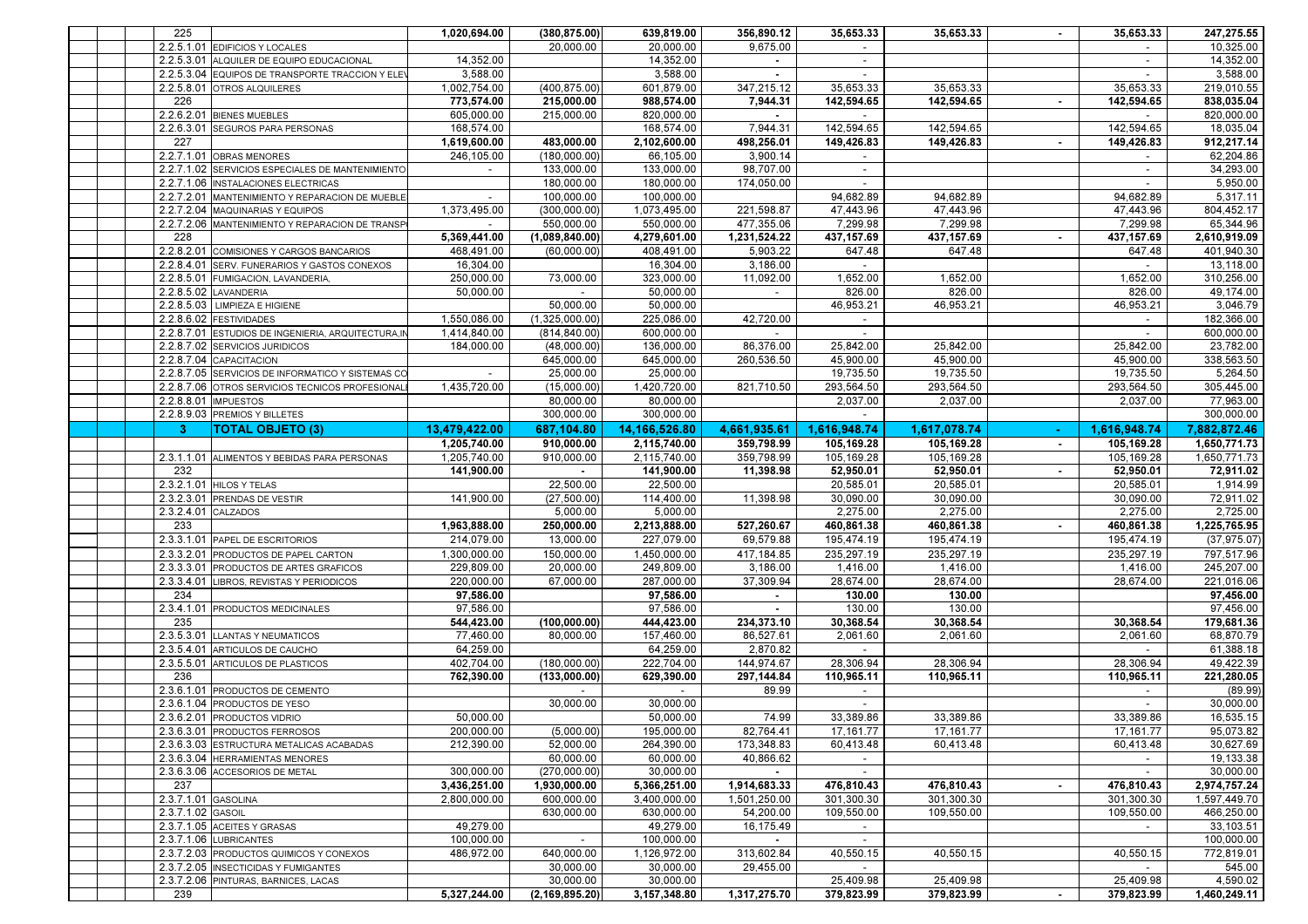|  |             |                         | 2.3.9.1.01 MATERIAL DE LIMPIEZA                   | 411,797.00     | 10,000.00      | 421,797.00               | 108,964.21    | 11,771.20                | 11,771.20     |                | 11,771.20                | 301,061.59     |
|--|-------------|-------------------------|---------------------------------------------------|----------------|----------------|--------------------------|---------------|--------------------------|---------------|----------------|--------------------------|----------------|
|  |             |                         | 2.3.9.2.01 UTILES DE ESCRITORIO OFIC. Y ENSEÑANZA | 3,229,898.00   | (1,610,000.00) | 1,619,898.00             | 613,115.45    | 86,994.86                | 86.994.86     |                | 86.994.86                | 919,787.69     |
|  |             |                         | 2.3.9.3.01 UTILES MENORES MEDICOS                 | 33,915.00      | 100,000.00     | 133,915.00               | 96,129.80     |                          |               |                |                          | 37,785.20      |
|  |             |                         | 2.3.9.5.01 UTILES DE COCINA Y COMEDOR             | 11,000.00      |                | 11,000.00                | 2,164.00      | 2,164.00                 | 2,164.00      |                | 2,164.00                 | 6,672.00       |
|  |             |                         | 2.3.9.6.01 PRODUCTOS ELECTRICOS Y AFINES          | 557,098.00     | (400,000,00)   | 157,098.00               | 12,131.97     | 73,407.51                | 73,407.51     |                | 73,407.51                | 71,558.52      |
|  |             |                         | 2.3.9.9.01 UTILES DIVERSOS                        | 1,083,536.00   | (269, 895.20)  | 813,640.80               | 484,770.27    | 205,486.42               | 205,486.42    |                | 205,486.42               | 123,384.11     |
|  |             | 6                       | <b>TOTAL OBJETO (6)</b>                           | 37,599,801.00  | 7,523,470.41   | 45,123,271.41            | 2,037,201.80  | 137,888.48               | 137,888.48    |                | 137,888.48               | 42,717,067.13  |
|  |             |                         |                                                   | 37.599.801.00  | 7.523.470.41   | 45.123.271.41            | 2.037.201.80  | 137,888.48               | 137,888.48    | $\sim$         | 137,888.48               | 42.717.067.13  |
|  |             |                         | 2.6.1.1.01 EQUIPOS Y MUEBLES DE OFICINA           | 3,507,386.00   | (1,802,235.12) | 1,705,150.88             | 446,508.98    |                          |               |                |                          | 1,258,641.90   |
|  |             |                         | 2.6.1.2.01 MUEBLES DE ALOJAMIENTO                 | 636,940.00     | (87,048.00)    | 549,892.00               |               |                          |               |                |                          | 549,892.00     |
|  |             |                         | 2.6.1.3.01 EQUIPOS DE COMPUTACION                 | 27,290,492.00  | 4,068,931.65   | 31,359,423.65            | 249,393.95    | $\overline{\phantom{a}}$ |               |                | $\overline{\phantom{a}}$ | 31,110,029.70  |
|  |             |                         | 2.6.1.4.01 ELECTRODOMESTICOS                      |                | 13,980.00      | 13,980.00                | 13,980.00     |                          |               |                |                          |                |
|  |             |                         | 2.6.1.9.01 OTROS MOBILIARIOS Y EQUIPOS            |                | 130,000.00     | 130,000.00               | 44,365.00     | 42,339.82                | 42.339.82     |                | 42,339.82                | 43,295.18      |
|  |             |                         | 2.6.2.1.01 EQUIPOS Y APARATOS AUDIOVISUALES       | 218,391.00     | (87,048.00)    | 131,343.00               | $\sim$        |                          |               |                | $\sim$                   | 131,343.00     |
|  |             |                         | 2.6.2.2.01 APARATOS DEPORTIVOS                    | 60,623.00      | (60, 623.00)   |                          |               | $\overline{\phantom{a}}$ |               |                | $\overline{\phantom{a}}$ |                |
|  |             |                         | 2.6.2.3.01 CAMARA FOTOGRAFICA Y DE VIDEO          |                | 60,623.00      | 60,623.00                | 15,749.99     | $\sim$                   |               |                |                          | 44,873.01      |
|  |             |                         | 2.6.5.2.01 MAQUINARIAS Y EQUIPOS INDUSTRIALES     |                | 50,000.00      | 50,000.00                |               | 25,513.96                | 25,513.96     |                | 25,513.96                | 24,486.04      |
|  |             |                         | 2.6.5.4.01 SISTEMA DE AIRE Y CALEFACCION          |                | 100,000.00     | 100,000.00               |               | 58,000.00                | 58,000.00     |                | 58,000.00                | 42,000.00      |
|  |             |                         | 2.6.5.5.01 EQUIPOS DE TELECOMUNICACION            | 113.053.00     | (26,000.00)    | 87,053.00                | $\sim$        |                          |               |                |                          | 87,053.00      |
|  |             |                         | 2.6.5.7.01 HERRAMIENTAS Y MAQUINARIAS             |                | 25,000.00      | 25,000.00                |               | 12,034.70                | 12,034.70     |                | 12,034.70                | 12,965.30      |
|  |             |                         | 2.6.5.8.01 OTROS EQUIPOS                          |                | 26,000.00      | 26,000.00                | 24,409.00     | $\overline{\phantom{a}}$ |               |                | $\overline{\phantom{a}}$ | 1,591.00       |
|  |             |                         | 2.6.8.3.01 PROGRAMAS DE COMPUTACION               | 1,474,810.00   | 356,300.00     | 1,831,110.00             | $\sim$        | $\overline{\phantom{a}}$ |               |                | $\sim$                   | 1,831,110.00   |
|  |             |                         | 2.6.8.3.01 BASE DE DATOS                          |                | 3,185,589.88   | 3,185,589.88             | 1,242,794.88  | $\blacksquare$           |               |                | $\sim$                   | 1,942,795.00   |
|  |             |                         | 2.6.8.8.01 LICENCIAS INFORMATICOS                 | 200,000.00     |                | 200,000.00               |               |                          |               |                |                          | 200,000.00     |
|  |             |                         | 2.6.8.8.02 LICENCIAS INTELECTUALES                | 100,000.00     |                | 100,000.00               |               |                          |               |                |                          | 100,000.00     |
|  |             |                         | 2.6.6.2.01 EQUIPOS DE SEGURIDAD                   | 3,736,992.00   | 1,600,000.00   | 5,336,992.00             | $\sim$        | $\sim$                   | $\sim$        |                | $\sim$                   | 5,336,992.00   |
|  |             |                         | 2.6.9.9.01 OTRAS ESCTRUCTURAS Y OBJETOS DE VALO   | 261,114.00     | (30,000.00)    | 231,114.00               |               | $\blacksquare$           |               |                | $\overline{\phantom{a}}$ | 231,114.00     |
|  |             |                         | <b>TOTAL OBJETO (7)</b>                           | 9,953,687.00   | (1,697,533.00) | 8,256,154.00             | $\sim$        | $\sim$                   | $\sim$        | $\sim$         | $\sim$                   |                |
|  |             | 2.7.1.2.01              | OBRAS PARA EDIFICACIONES NO RESIDENCI             |                | 8,256,154.00   | 8,256,154.00             |               |                          |               |                | $\overline{\phantom{a}}$ | 8,256,154.00   |
|  |             | 2.7.1.3.01              | OBRAS PARA EDIFICACIONES DE ESTRUCTUR             | 9,953,687.00   | (9,953,687.00) |                          | $\sim$        |                          |               |                |                          |                |
|  | 98 222 9998 | $\overline{\mathbf{A}}$ | <b>TOTAL OBJETO (4)</b>                           | 1,150,000.00   | 384,339.00     | 1,534,339.00             | 190,000.00    | 15,500.00                | 15,500.00     |                | 15,500.00                | 2,924,938.19   |
|  |             | 241                     |                                                   | 300,000.00     |                | 300,000.00               | 190,000.00    | 15,500.00                | 15,500.00     |                | 15,500.00                | 94,500.00      |
|  |             |                         | 2.4.1.2.01 AYUDAS ECONOMICAS Y DONACIONES         | 300,000.00     |                | 300,000.00               | 190,000.00    | 15,500.00                | 15,500.00     |                | 15,500.00                | 94,500.00      |
|  |             | 247                     |                                                   | 850,000.00     | 384,339.00     | 1,234,339.00             |               |                          | $\sim$        | $\blacksquare$ |                          | 1,234,339.00   |
|  |             |                         | 2.4.7.2.01 CUOTAS INTERNACIONALES                 | 850,000.00     | 384,339.00     | 1,234,339.00             | $\sim$        |                          | $\sim$        |                |                          | 1,234,339.00   |
|  | 99 111 9999 |                         |                                                   |                |                |                          | $\sim$        |                          |               |                |                          |                |
|  |             |                         |                                                   |                |                |                          | $\sim$        |                          |               |                |                          |                |
|  |             |                         |                                                   |                | $\sim$         | $\sim$                   | $\sim$        |                          |               |                | $\sim$                   |                |
|  |             |                         |                                                   |                |                | $\overline{\phantom{a}}$ | $\sim$        | $\sim$                   |               |                |                          |                |
|  |             |                         |                                                   |                | $\sim$         | $\sim$                   |               | 1,596,099.19             | 1,596,099.19  |                | $\sim$                   | 1,596,099.19   |
|  |             |                         | <b>VARIACION CAJA Y BANCO</b>                     |                |                | $\sim$                   |               | 1,596,099.19             | 1,596,099.19  |                |                          | 1,596,099.19   |
|  |             |                         |                                                   |                |                |                          | $\sim$        |                          |               |                |                          |                |
|  |             | <b>TOTAL</b>            |                                                   | 210,260,879.00 | 0.00           | 210,260,879.00           | 81,440,738.77 | 14,685,341.60            | 14,475,471.60 | 210.000.00     | 13,089,242.41            | 107,965,259.00 |

| <b>Francis V. Mateo</b> |  |
|-------------------------|--|
| Analista de Presupuesto |  |